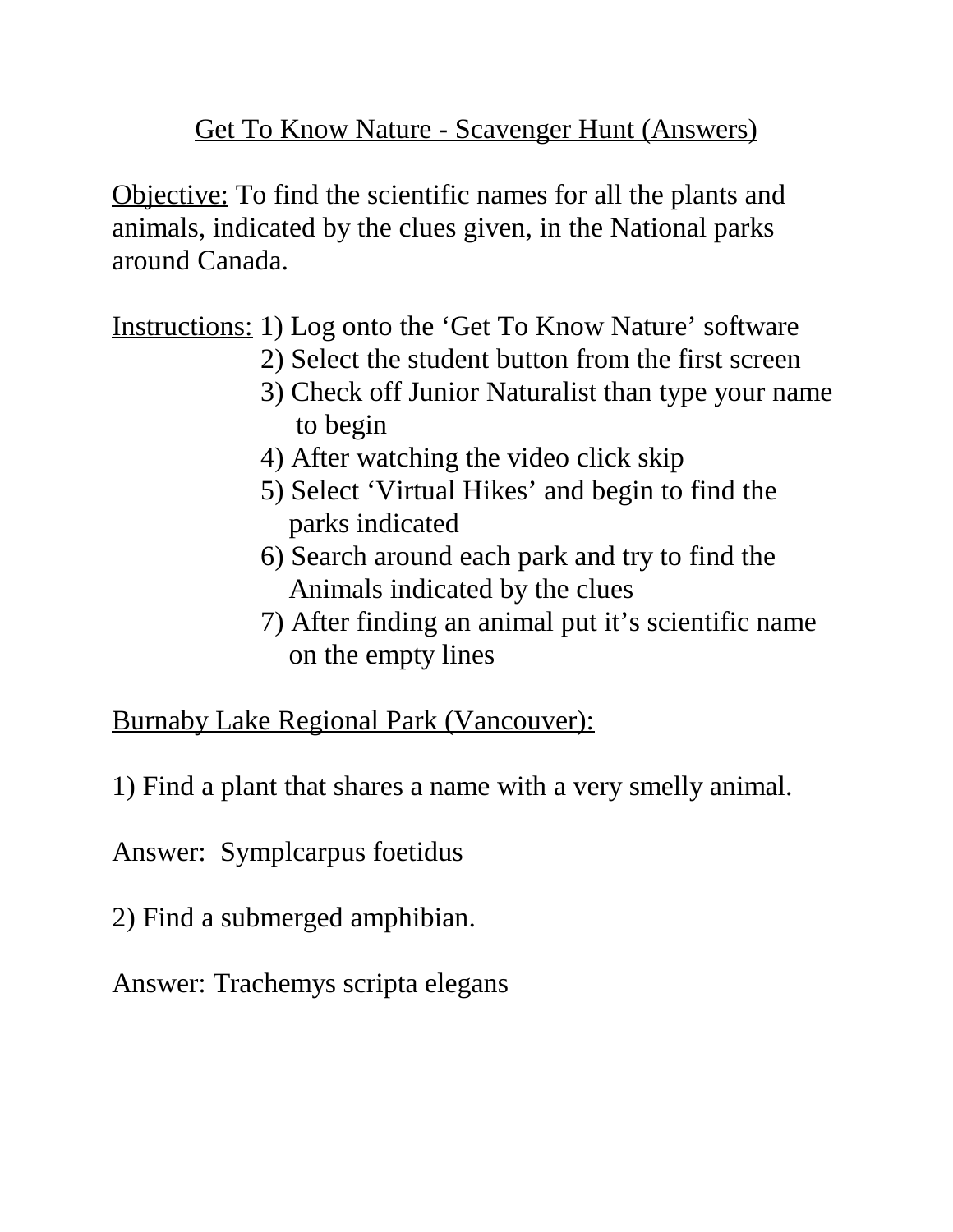Tynehead Park (Vancouver):

3) Find a small brown bird perched in the tree.

Answer: Carduelis pinus

John Janzen Nature Centre (Edmonton):

4) Find a mammal with a close relation to your pet dog.

Answer: Canis latrans

Edwards Park (Edmonton):

5) Find an arachnid in the tall grass.

Answer: Araneus gemmoides

Edworthy Park (Calgary):

6) Find a bird with a black head.

Answer: Poecile atricapilla

Fish Creek Provincial Park (Calgary):

7) Find a jumpy amphibian.

Answer: Pseudacris triseriata maculata